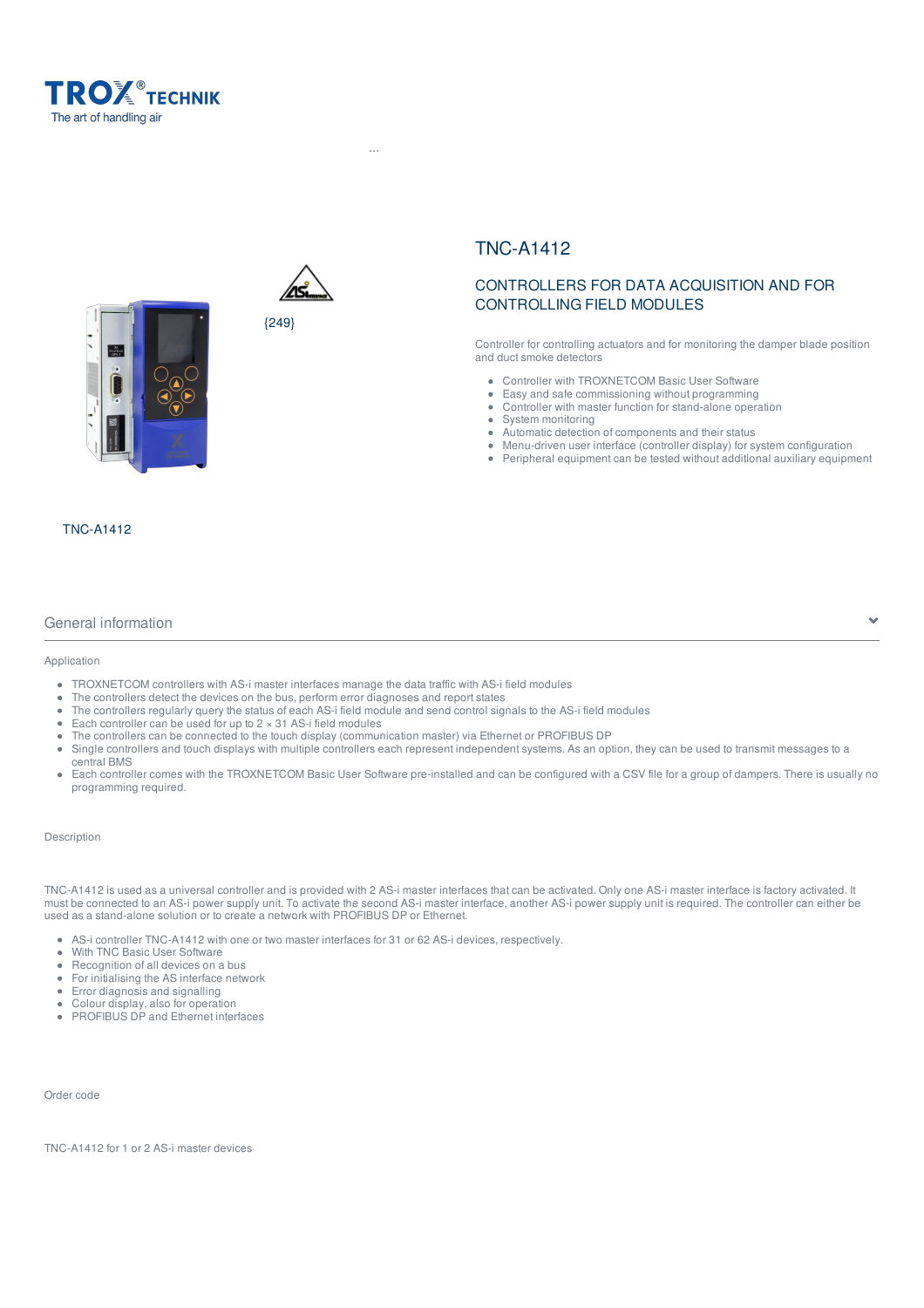

# TECHNICAL INFORMATION

| <b>Type</b>                | <b>TNC-A1412</b>                                    |
|----------------------------|-----------------------------------------------------|
| Supply voltage             | 18 - 32 V DC (AUX) 21 - 31.6 V DC (AS-i)            |
| <b>Current consumption</b> | $< 500$ mA                                          |
| Programming interface      | Ethernet RJ45; 10/100 MBd                           |
| Data interface             | PROFIBUS DP (EN 50170); slave 12 MBd max.           |
| Display                    | Full graphic LC colour display                      |
| <b>Status LED</b>          | $1 \times$ red/green (combination LED)              |
| <b>Ambient temperature</b> | 0 to 60 $\degree$ C                                 |
| Storage temperature        | -20 to 70 $°C$                                      |
| <b>MTTF</b>                | 39 years                                            |
| AS-i profile               | M4                                                  |
| AS-i certificate           | 97302                                               |
| Casing materials           | Powder-coated aluminium, galvanised sheet steel, PC |
| <b>Fixing</b>              | On DIN mounting rail                                |
| Weight                     | $0.699$ kg                                          |

 $H^{\rm eff}$   $=$   $F^{\rm eff}$  and  $S^{\rm eff}$  ...  $T^{\rm eff}$  , the and  $T^{\rm eff}$  - controllers and  $T^{\rm eff}$  -  $C^{\rm eff}$